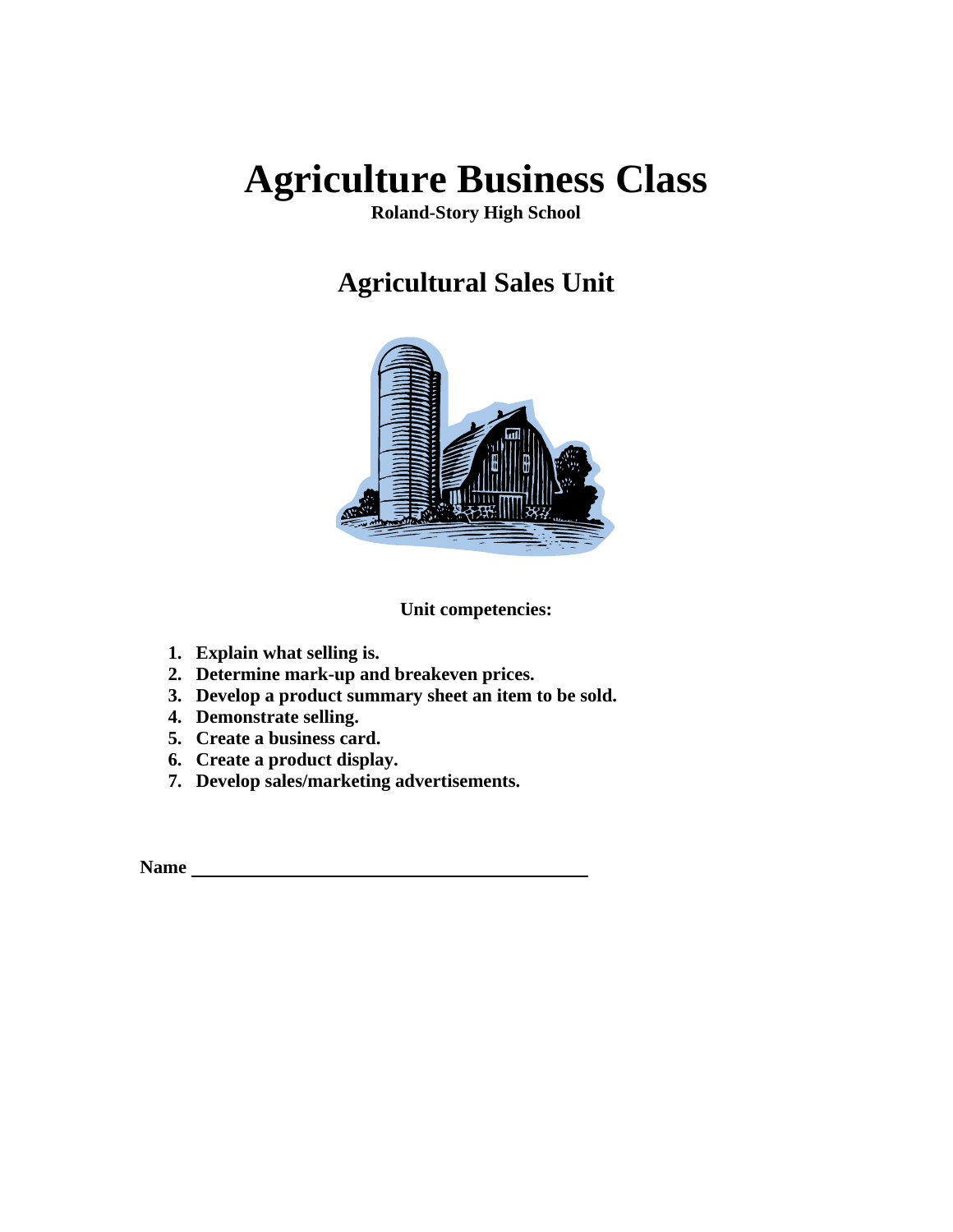**Sales Unit** 

**Activity #1 – Commission, Breakeven and Mark-up** 

Name and the state of the state of the state of the state of the state of the state of the state of the state of the state of the state of the state of the state of the state of the state of the state of the state of the s

### **Purpose:**

A sale is the act of selling a product or service in return for money or other compensation. The seller or salesperson – the provider of the goods or services – completes a sale in response to an acquisition or to an appropriation or to a request. Ideally, a seller agrees upon a price at which he willingly parts with ownership of or any claim upon the item. Many salespersons are paid by commission, a salary or a combination of them. In some instances, it is up to the salesperson to determine the sales price or an item or service and in other circumstances, it has been pre-determined what the price or range of prices can be.

# **Activity:**

In this activity, you will be given information from which you will use to determine compensation for sales.

- 1. As a salesperson for Company XYZ, you will get a commission of 5% on sales. During this month, you sold \$40,000 worth of products. What is your commission?
- 2. As a salesperson for Company TUV, you will get a commission of 7.5% on sales. During this month, you sold \$60,000 worth of products. What is your commission?
- 3. In order to know how much an item should be sold for, it is nice to know it 'break-even' price. A break-even price is when the income equals all costs. Company B can make 250 of product ABC for \$25,000 (total fixed and variable costs). What is the break-even price per item?
- 4. Company B can make 25 of product ABC for \$1,000,000 (total fixed and variable costs). What is the break-even price per item?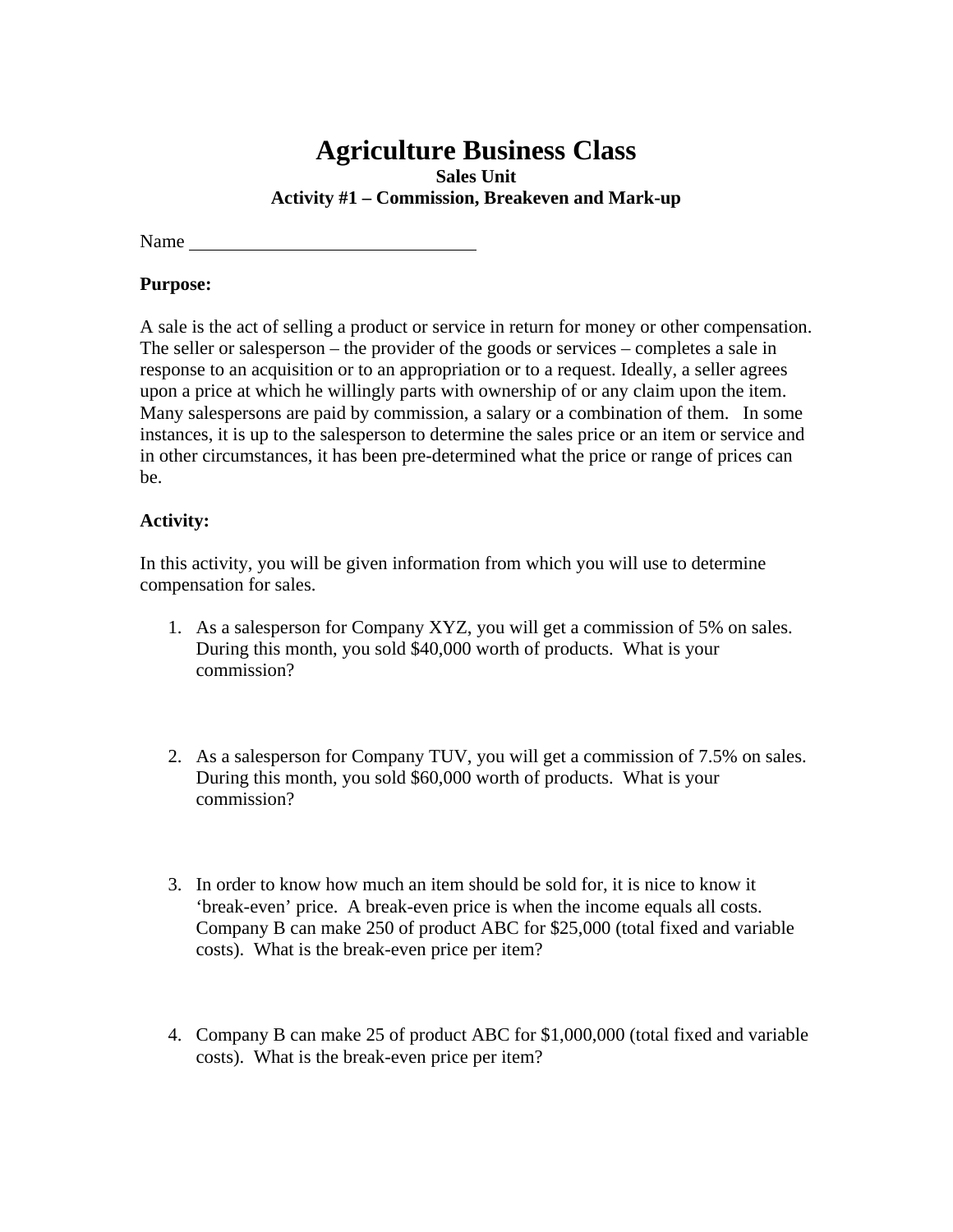5. Mark-up is the difference between the sales price and the cost of production. It is used to create a profit. A company decides it needs a mark-up of 40% on its items (profit margin). If they are making 1000 of Product LM and total fixed and variable costs are \$300,000 and they offer their salesperson a commission of 10%, what should be their sales price?

6. A company decides it needs a mark-up of 25% on its items. If they are making 20 of Product BC and total fixed and variable costs are \$100,000 and they offer their salesperson a commission of 12.5%, what should be their sales price?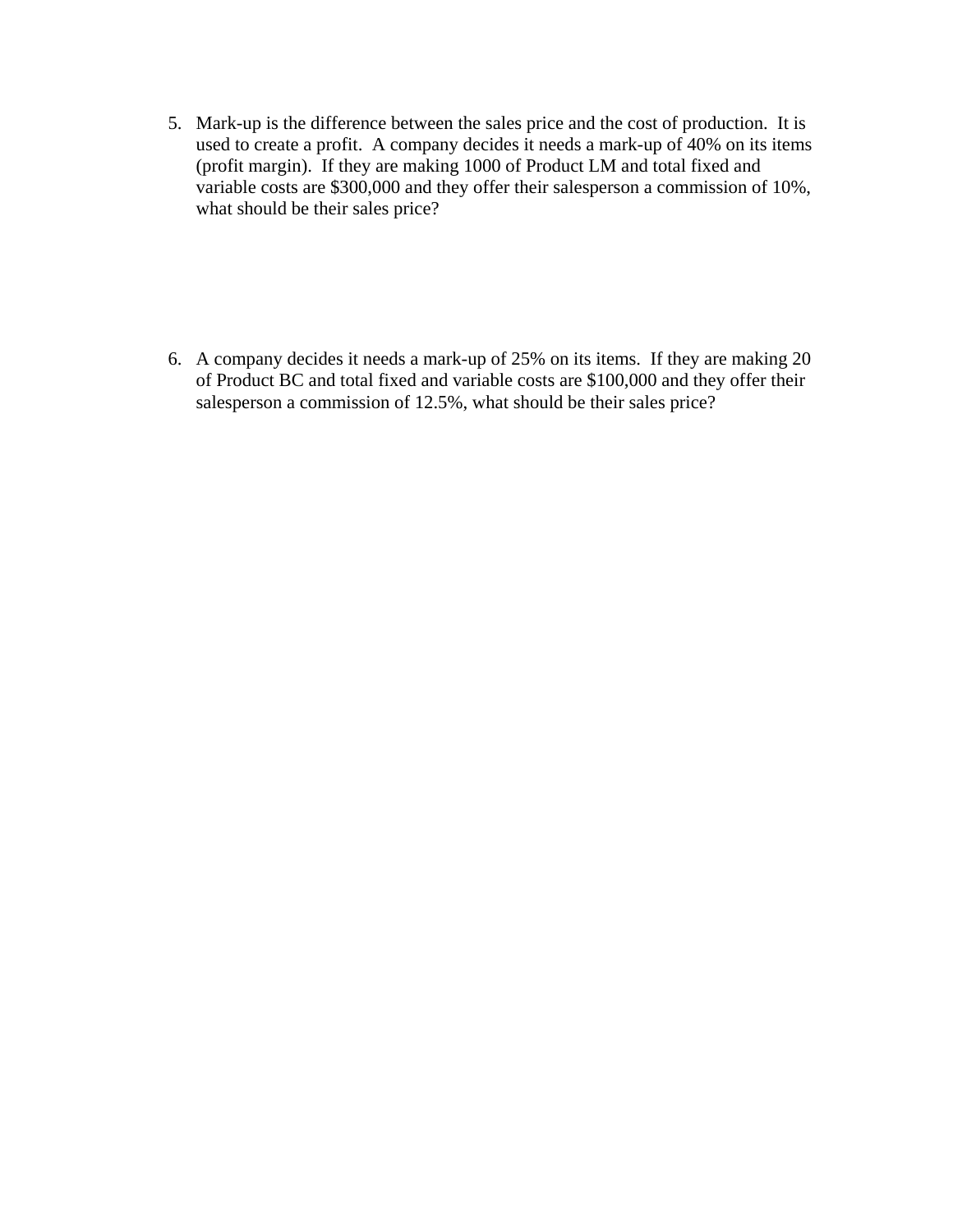**Sales Unit Activity #2 – Personal Skills of Sales and ice-breakers** 

Name

### **Purpose:**

There are a lot of different ways to approach sales, but they all tend to rely on the same skill set. Note that these are skills, not talents: talents are inborn, but skills are learned. Anyone can learn to be an effective salesperson, and good salespeople can become great ones by developing the following sales skills. (1) Maintaining Self-Confidence, (2) Good listening skills, (3) Persuasiveness, (4) Building Strong Relationships, and (5) Self-Motivating.

# **Review:**

Cindy works for JAS Company as a salesperson. She receives a commission of 10% for all sales. The company recently spent \$420,000 to produce a 20 of a new product (SAI). The firm desires a 20% profit margin. Assuming Cindy will sell all 20 products, what should be the sales price per item?

# **Activity:**

Given the following customer information, develop 'ice breaker' questions you would be able to use. Your product is \_\_\_\_\_\_\_\_\_\_\_\_\_\_\_\_\_\_\_\_.

Scenario #1: Customer is an area farmer who raises livestock (cattle and swine) and has crops (corn and soybeans).

Scenario #2: Customer owns and operates a farm store that has a variety of products (example would be a smaller scale Theisens).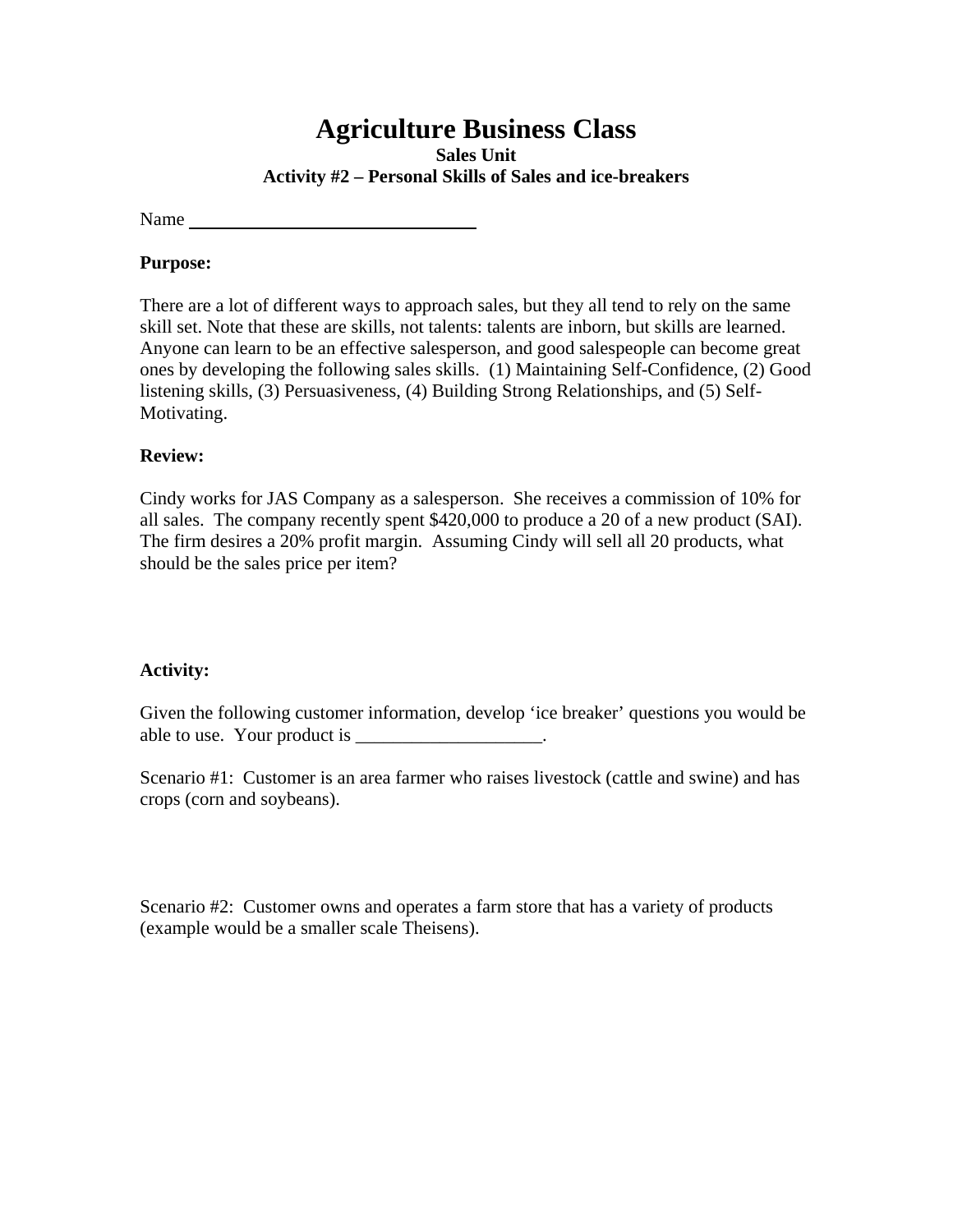**Sales Unit** 

**Activity #3 – Different Kinds of Customers – Product Summary Sheet** 

Name

### **Purpose:**

A Product summary sheet is sheet used by the salesperson as a script for a sales call. It will include some of the basic information of the product they are selling.

# **Directions:**

 Pick a product that you want to sell to the class. Your assignment is to outline your sales plan. You will sell your product to the class on \_\_\_\_\_\_\_\_\_\_\_. The sales plan should include the following:

### **Product Summary Sheet:**

- A. Your Name.
- B. Statement of your situation, circumstances, location, etc.
- C. Company you are representing.
- D. Product to be sold.
- E. Features of the product.
- F. Product structure.
- G. Warranty.
- H. Service availability.
- I. Demonstration or function of product (if appropriate).
- J. Competitors (at least 2) and pertinent information.
- K. Price.
- L. Closing statement or method

# **Factors to be evaluated on the Product Summary are:**

| <b>Items to be evaluated</b>    | <b>Maximum points possible</b> | <b>Points earned</b> |
|---------------------------------|--------------------------------|----------------------|
| Product features – size, color, |                                |                      |
| capacity, etc                   |                                |                      |
| Options available               |                                |                      |
| Cost                            |                                |                      |
| Service                         |                                |                      |
| Competitor information          |                                |                      |
| <b>Neatness</b>                 |                                |                      |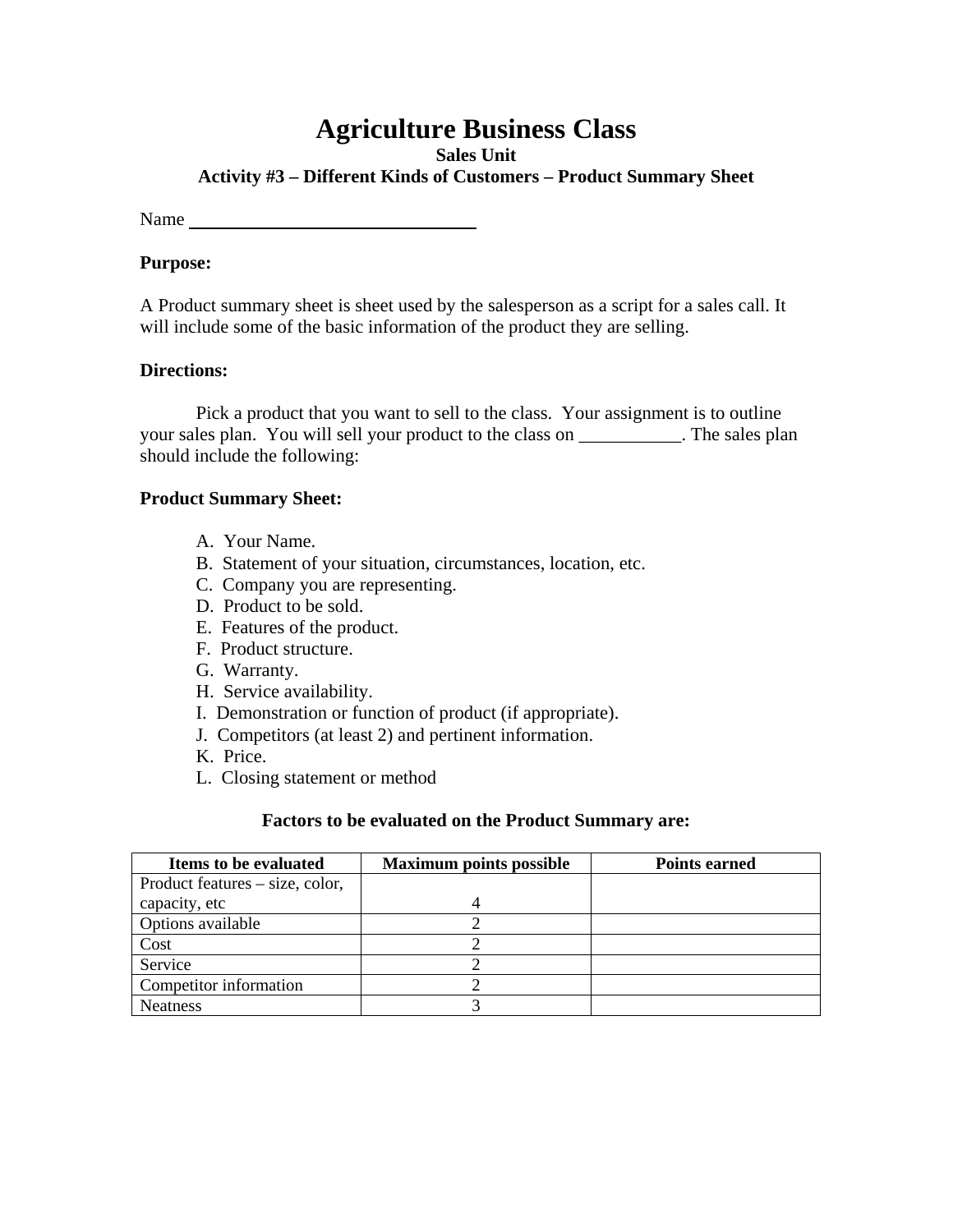**Sales Unit Activity #4 – Advertising and Promotions** 

Name

#### **Purpose:**

Advertising in business is a form of marketing communication used to encourage, persuade, or manipulate individuals to purchase a good or service.

**Activity:** In this activity you will do either scenario 1 or 2 and #3.

- **Scenario #1 or** 
	- o You are a local livestock producer and for your assignment, you are to create an advertisement that would be used in a local paper to promote your product. You specialize in selling carcasses that are already "broken down".

# **Scenario #2:**

- o You are a local butcher and your assignment is to promote the meat and products that you are selling as well as promote your butcher shop (pattern this after Story City Lockers). The ad will be run in the local newspaper.
- o Items to use in your Ad:
	- $\blacksquare$  pictures/graphics
	- catchy slogans
	- different colors ??
	- **ightharroon** you want the customer to remember
	- business name, address, and phone number
- **Scenario #3:** 
	- o Write an advertisement that you could use on the radio that would 30 seconds in length. Include such items as what you are selling, where you are located, and other pertinent information about the product (agriculturally related) you are selling.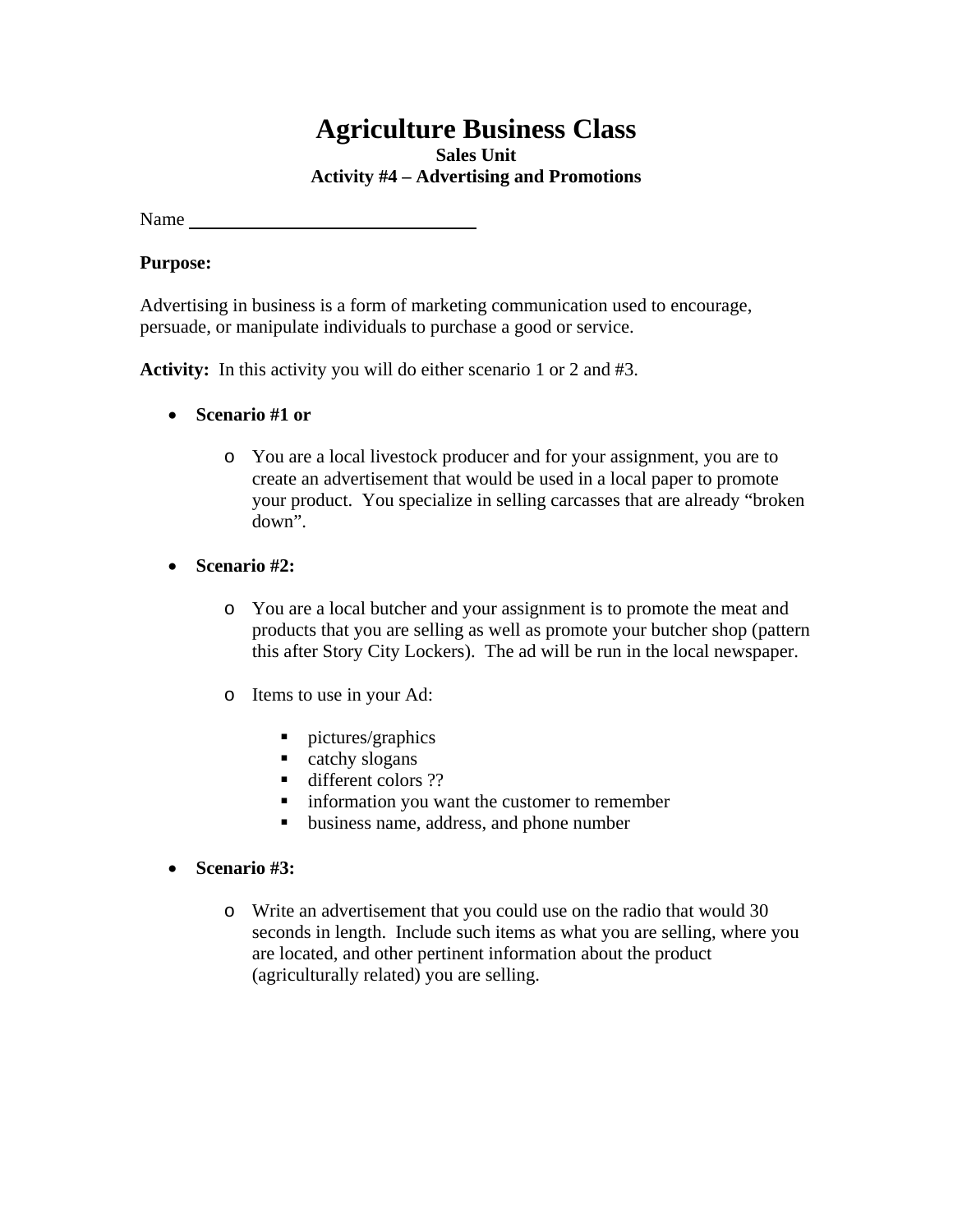**Sales Unit Activity #5– Business Card** 

Name

### **Purpose:**

A business card is a small card that contains details of the person who gave it to you with their relationship to the business or organization their representing with ideally the organization's logo and the person's contact details. Some companies nowadays use their vision statement or their brand identity statements to make themselves appear unique to their clients and consumers.

# **Activity:**

In this assignment, you will be designing and printing a sheet of business cards that can be used later in this unit when you make your sales presentations.

# **Procedures for Using Microsoft Word**

- 1. From the **Tools** menu, select **Envelopes and Labels**.
- 2. If not already selected, click on **Labels** tab and choose **Options**. Then choose **Label Products**. Choose **Avery Standard**.
- 3. Highlight the Avery product you are using (*Avery 5376 Business Card*) and click **OK**.
- 4. For single cards or a full sheet with the same information, type in the text, and click **New Document**.
- 5. Modify as desired centering, bold, style of print, adding of graphics, etc.
- 6. Print as usual using the **manual feed** option.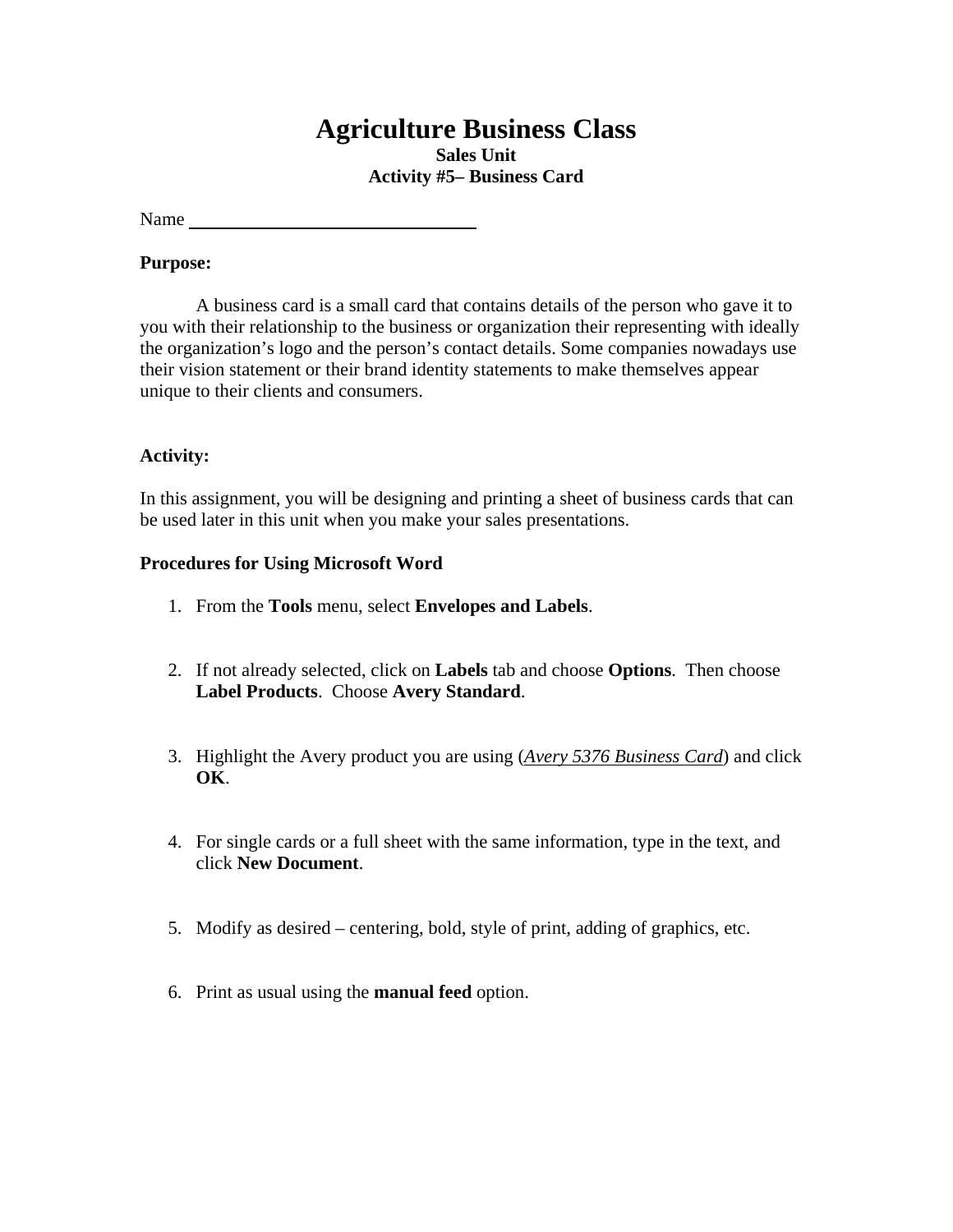**Sales Unit Activity #6– Displays/POS** 

Name

### **Purpose:**

A **point-of-sale display** (POS) is a specialized form of sales promotion that is found near, on, or next to a checkout counter and the previous conveyor belt. They are intended to draw the customers' attraction to products, which may be new products, or on special offer, and are also used to promote special events.

# **Activity:**

1. **Team activity**, your team is to develop a POS table-top display over the items you have been given. You will then defend your logic/reasoning's to the class.

# **2. Point of sale advertising poster.**

a. Use the furnished material(s) to develop a poster to accompany an agricultural sales display.

# **3. Print media. Newspaper or magazine**

a. Use the furnished material to prepare the "copy" and design the layout of an advertisement scheduled to appear in a designated newspaper or magazine.

# **4. Broadcast media. Television or radio**

**a.** Use the "props" provided to prepare the "copy", and rehearse a 30 second long commercial for a local radio show.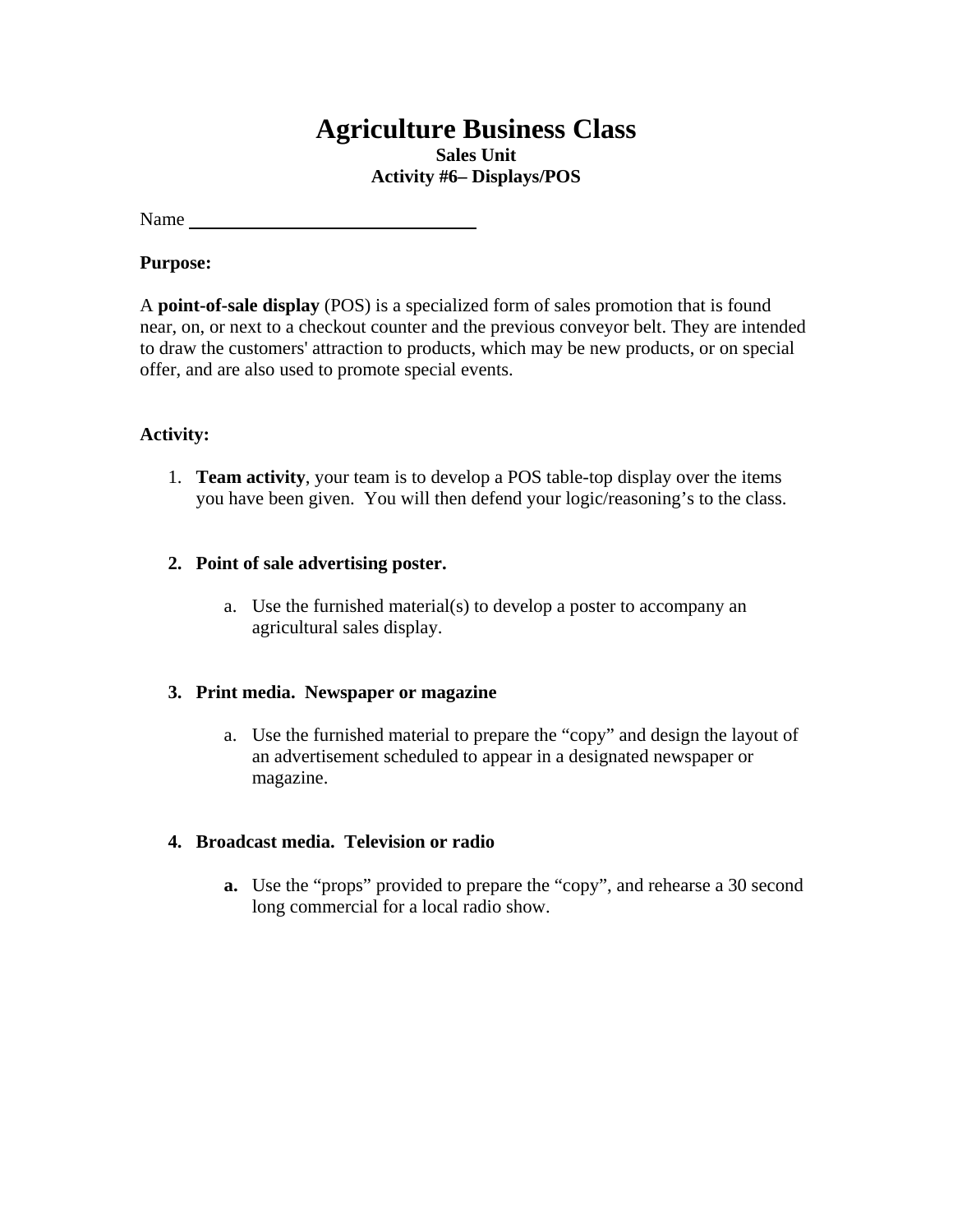**Sales Unit Activity #7– Customer Complaints** 

Name

# **Purpose:**

A customer complaint is "an expression of dissatisfaction on a consumer's behalf to a responsible party". It can also be described in a positive sense as a report from a consumer providing documentation about a problem with a product or service. Some modern business's urge customer complaints and treat them 'as a gift'. Customer complaints are usually informal complaints directly addressed to a company, and most consumers manage to resolve problems with products and services in this way, but it sometimes requires persistence.

# **Activity:**

1. The Consumer Affairs Department at Clayton's Sauces has received the following letter from a customer and passed it onto you (you are one of the food scientists that work for Clayton's Sauces). Respond to the consumer's complaint. Your response should contain the answers presented by the consumer. Be concise and courteous in your response. Your response will be typed and printed and will be evaluated based on the identification of problem, identification of correct solution, completeness and correctness of your response, courteousness, conciseness (limit to 1 page), and appropriate grammar and correct spelling.

# *Dear Sirs:*

*I purchase a jar of your 'Extra Creamy Mayonnaise' a month ago and when I opened it yesterday found that the mayonnaise looked clumpy and that there was a layer of oil on the surface of the mayonnaise. It appears that the product I purchased does not live up to its name of 'Extra Creamy Mayonnaise'. I was especially disappointed since I was making my famous potato salad for our family reunion and had to change my plans at the last minute. I have several questions regarding your product.* 

- *1. What happened to the mayonnaise to cause it to curdle and the oil to separate?*
- *2. Will I get sick from eating the mayonnaise?*
- *3. Is there anything I can do to correct the problem to make the mayonnaise creamy, or should I just throw it out?*
- *4. What will your company do to make sure this does not happen in the future?*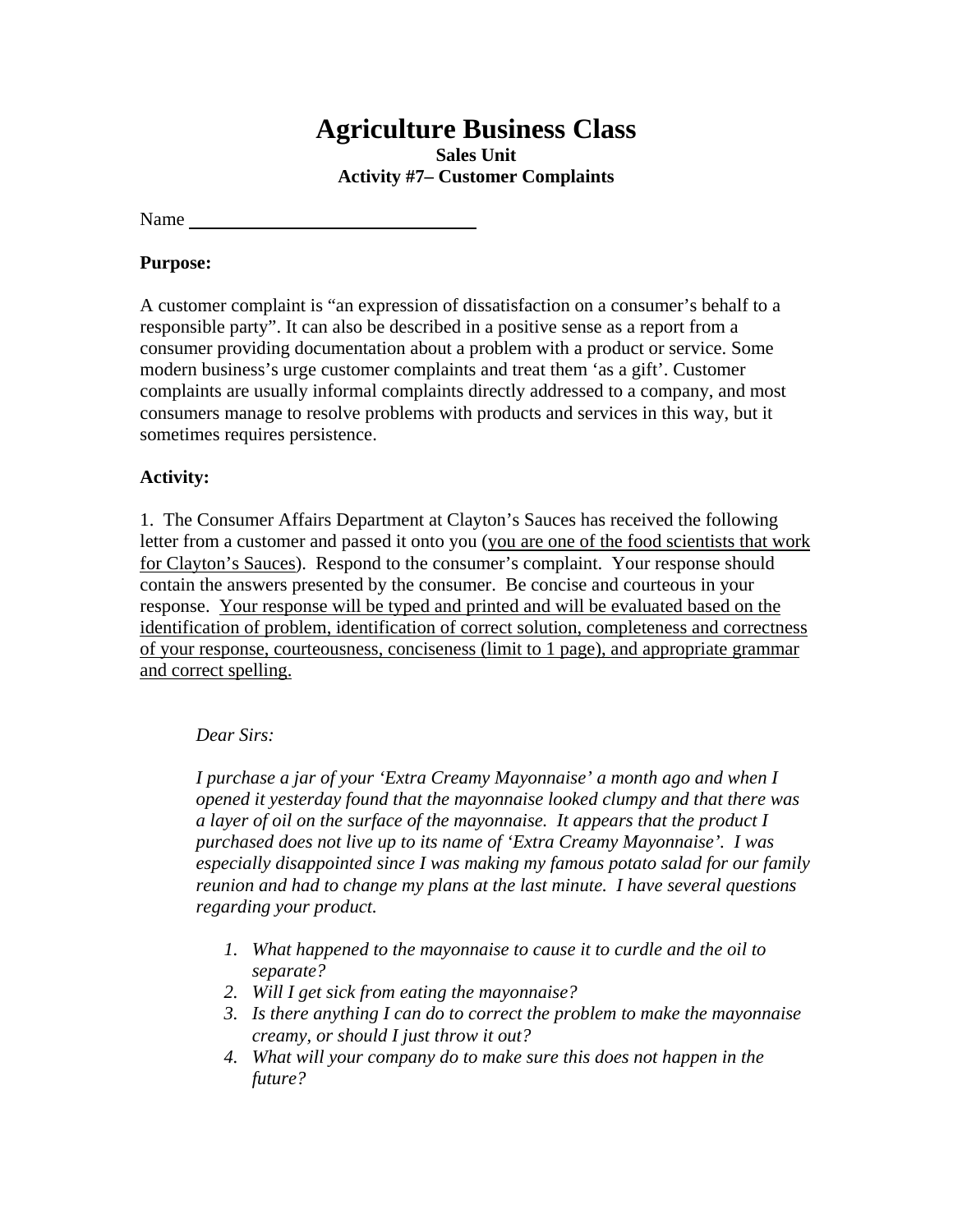*Although my family and I have been loyal customers of Clayton's Sauces, this experience may affect our decision to buy your products in the future.* 

*Thank you.* 

*Elsa Gultzow* 

# **Activity 2:**

In this activity, you will work with another student to develop a 'skit' in which you will be demonstrate a 'face-to-face' customer complaint (all parties will be civil) and attempt to arrive at a solution that is satisfactory to both parties.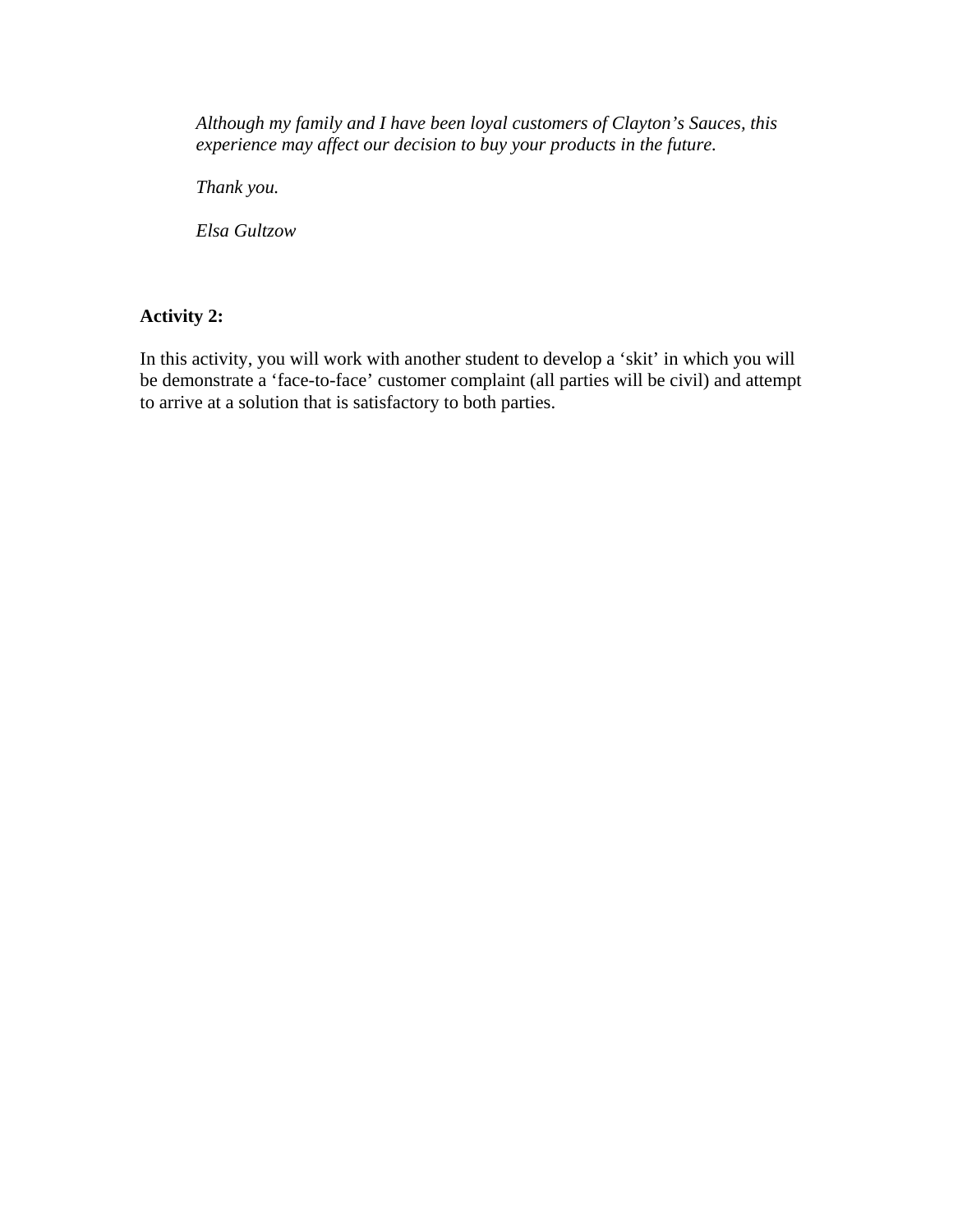**Sales Unit Activity #8– Agricultural Sales** 

Name

Directions:

 Pick a product that you want to sell to the class. Your assignment is to outline your sales plan. You will sell your product to the class on \_\_\_\_\_\_\_. The sales plan should include the following:

#### **Product Summary Sheet:**

- A. Your Name.
- B. Statement of your situation, circumstances, location, etc.
- C. Company you are representing.
- D. Product to be sold.
- E. Features of the product.
- F. Product structure.
- G. Warranty.
- H. Service availability.
- I. Demonstration or function of product (if appropriate).
- J. Competitors (at least 2) and pertinent information.
- K. Price.
- L. Closing statement or method